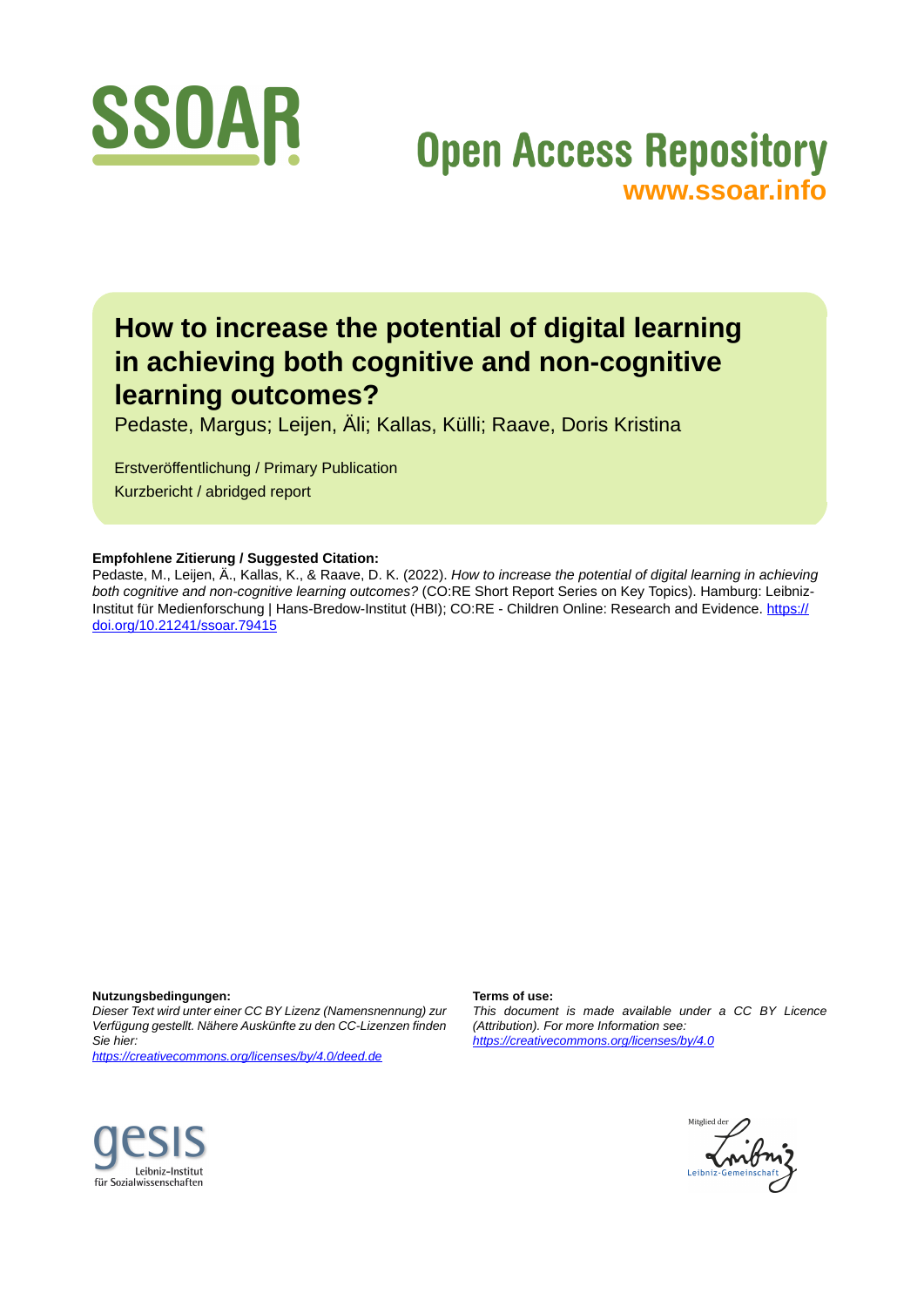

Children Online: **Research and Evidence** 

# **How to increase the potential of digital learning in achieving both cognitive and non-cognitive learning outcomes?**

**CO:RE Short Report Series on Key Topics**

**Margus Pedaste, Äli Leijen, Külli Kallas and Doris Kristina Raave**

DOI: 10.21241/ssoar/79415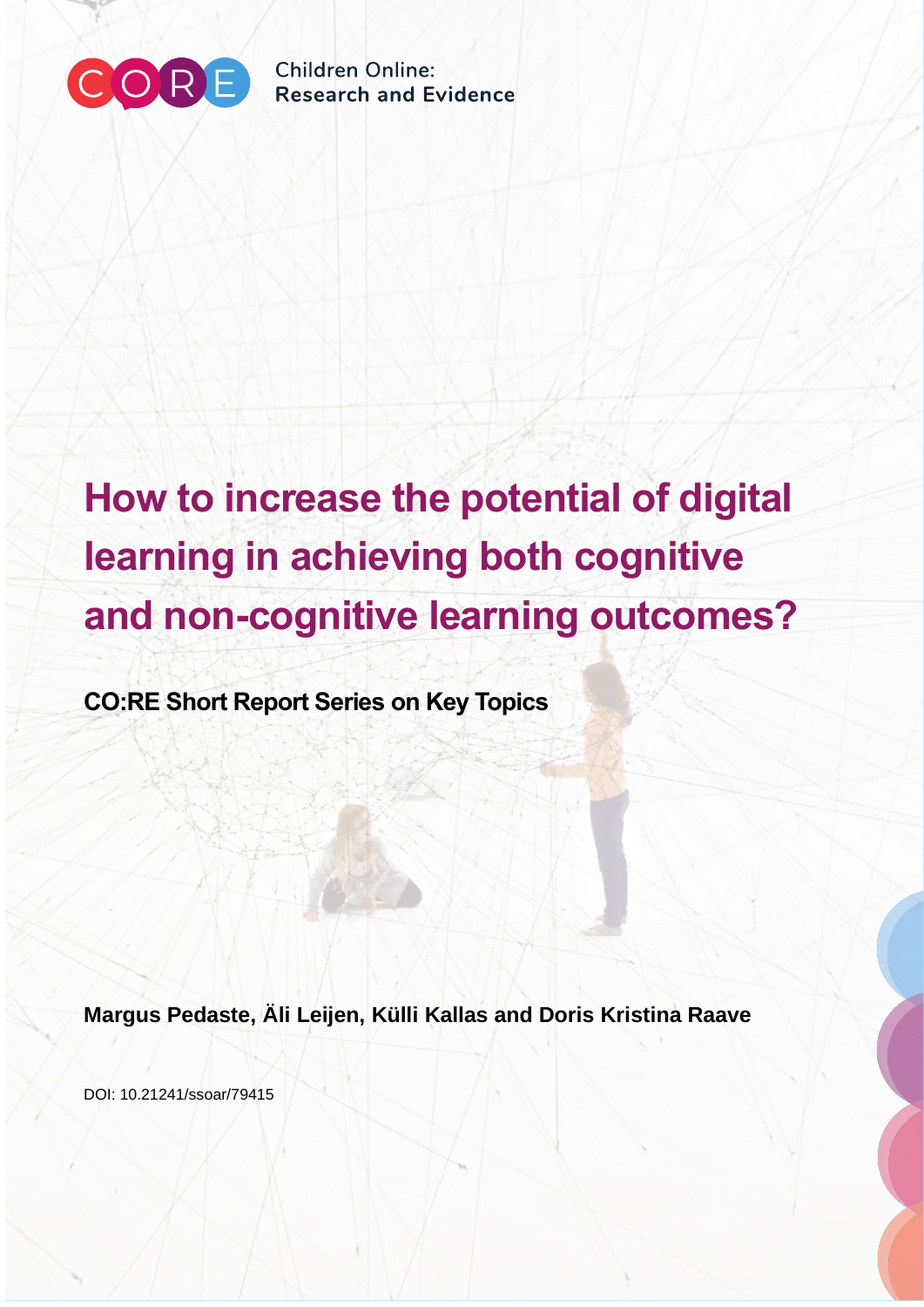#### **Please cite this report as:**

Pedaste, M., Leijen, Ä., Kallas, K., & Raave, D. K. (2022). *How to increase the potential of digital learning in achieving both cognitive and non-cognitive learning outcomes?* (CO:RE Short Report Series on Key Topics). Hamburg: Leibniz-Institut für Medienforschung | Hans-Bredow-Institut (HBI); CO:RE – Children Online: Research and Evidence. https://doi.org/10.21241/ssoar/79415

Editors: Veronika Kalmus and Signe Opermann Language editor: Michael Haagensen

**The CO:RE Project** is a Coordination and Support Action within the Horizon 2020 framework, which aims to build an international knowledge base on the impact of technological transformations on children and youth. Part of the knowledge base is a series of short reports on relevant topics that provide an overview of the state of research. This part is coordinated by Veronika Kalmus (University of Tartu, Estonia).

For all reports, updates, insights, as well as full details of all CO:RE consortium members and CO:RE national partners throughout Europe and beyond, please visit **[core-evidence.eu](https://core-evidence.eu/)**.



. This project has received funding from the European Union's Horizon 2020 EU.3.6.1.1 – The mechanisms to promote smart, sustainable and inclusive growth DT-TRANSFORMATIONS-07-2019 – The impact of technological transformations on children and youth. **Grant Agreement ID 871018.**

#### **Acknowledgement:**

The work described in this report is funded by the Estonian Ministry of Research and Education as part of the project DIGIVARA5 "The effect of using digital learning materials for learning and teaching in the context of Estonian basic school".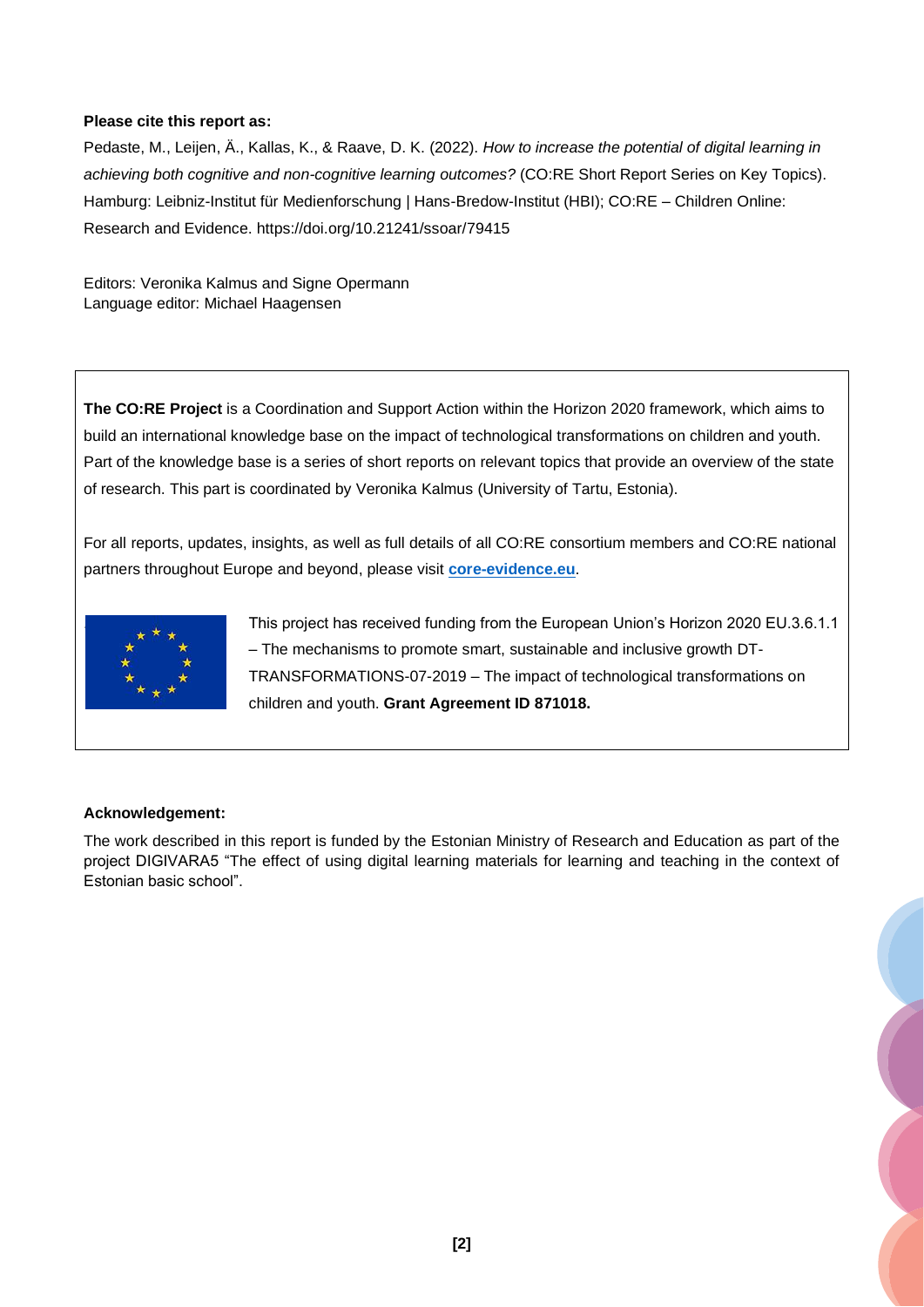## <span id="page-3-0"></span>**Contents**

# <span id="page-3-1"></span>**Key insights**

- Remote learning increases the need for excellent **digital competences** and **self-regulation skills**. Therefore, we need to better understand digital competences for learning, support student self-regulated learning and then also find how digital competences and self-regulation could help to better achieve various **cognitive and non-cognitive learning outcomes**.
- Digital competences in the context of learning need to be re-conceptualised to meet contemporary needs in schools. Current attempts have resulted in theoretical models that have not been confirmed empirically or only using rather simple empirically tested models that are not detailed enough to support learners and teachers in focusing on improving the different dimensions of digital competence.
- The Estonian **[DigiEfekt project](http://digiefekt.ut.ee/)** re-conceptualises digital competence through **10 dimensions** and focuses on the question of how different approaches to applying digital devices, environments and content in learning will have an effect on digital competence and several other cognitive and non-cognitive learning outcomes.
- Preliminary findings of the DigiEfekt project show that students have rather **good digital competences** for **communication and collaboration**, **digital content creation**, and for **safe learning** while being **not so proficient at programming**, performing various technical operations or following the rules in digital learning environments. In addition, their attitudes are often not in favour of using digital solutions for learning although they have sufficient support from others and do not have much anxiety in using technologies.
- **Teachers are key stakeholders in supporting students** in acquiring appropriate digital competence for learning. Teachers need to guide learners towards meaningful self-regulated learning. Students should have sufficient autonomy but also receive support in the self-regulation of the learning process in four areas: cognitive, metacognitive, motivational, and emotional. Teachers need to consider the affordances of technology so that it is used not only for substitution and augmentation (functional improvement) of the learning process but also to support enacting modified and redefined learning processes and goals.
- The Covid-19 pandemic and the unstable situation in countries at war have significantly increased the **need to learn remotely** in various digital learning environments.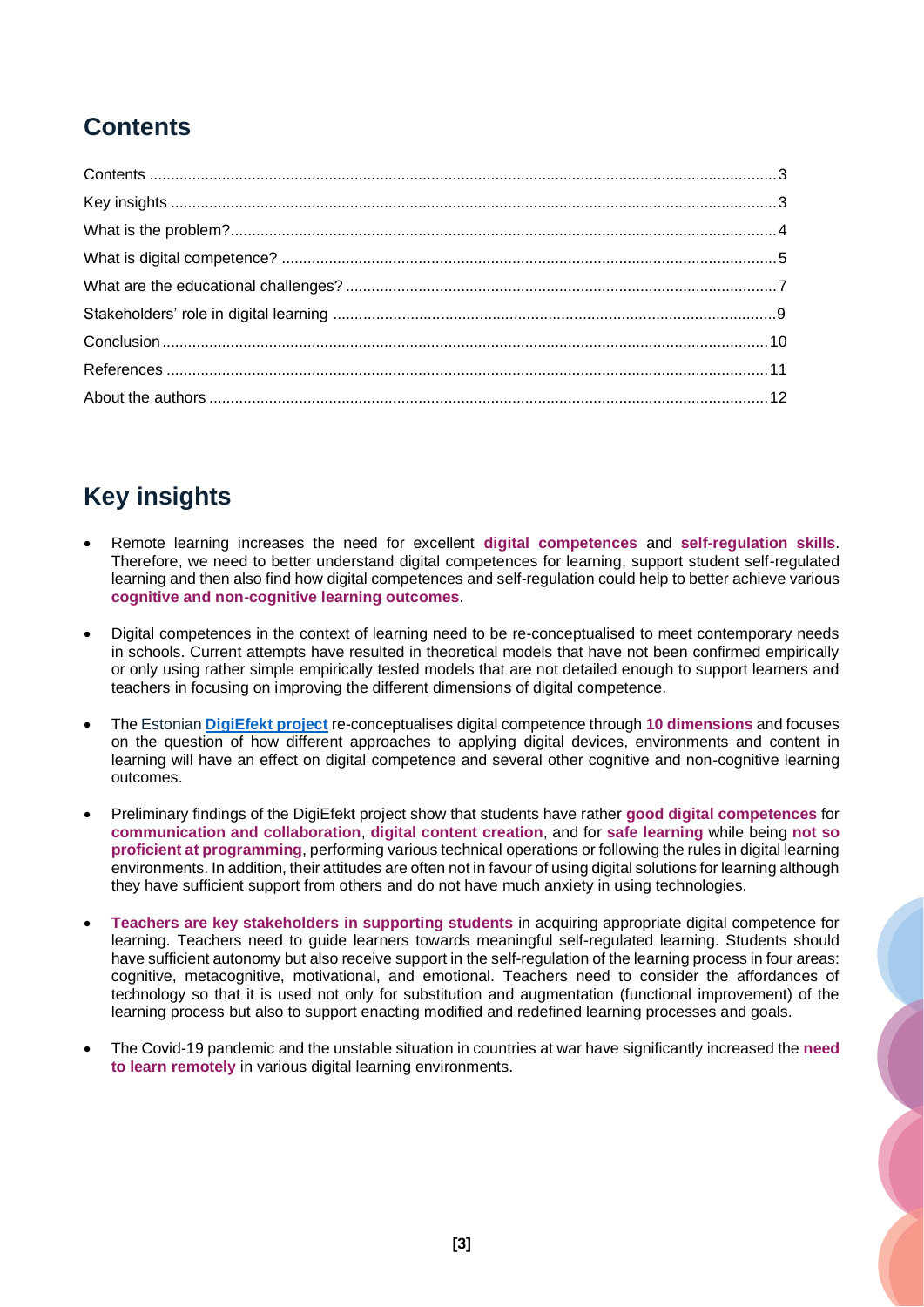### <span id="page-4-0"></span>**What is the problem?**

The Covid-19 pandemic opened a new era in education by rapidly increasing the need for remote learning. Many schools, teachers, students and even parents struggled with new realities, where online learning was an everyday practice and learners had to self-regulate their learning with varying levels of guidance from teachers, parents, peers or siblings at home. Several studies have revealed the challenges in this new situation. For example, Gerard et al. (2022) demonstrated how teachers in supporting self-regulated learning using open educational resources creatively established new ways of using technology for transmitting information or increasing productivity. Lepp et al. (2021) showed how the first decisions of the teachers in this new context were mostly motivated by short-term goals, such as maintaining student social interaction and supporting student motivation. This means that the subject-specific, mostly cognitive, learning goals became less important than several non-cognitive learning goals. From their interviews with teachers, Rannastu-Avalos and Siiman (2020) found that they started to use video conferencing tools to engage in synchronous communication with students and continued to use the school's learning management systems to share information. In contrast, none of the teachers in their study felt that the remote learning situation was conducive to supporting collaborative learning. In the new situation, teachers often tried to regulate the learning process remotely or gave the students some autonomy in preparing their weekly study plans without specific guidance for the digital learning process or how to self-regulate. Therefore, challenges were revealed in relation to acquiring good digital competences for learning and self-regulated learning competences.

Self-regulated learning has been systematically described by Panadero (2017) in a review of various frameworks of self-regulated learning. According to him, it is important to pay attention to three learning phases and in each of them to four areas that should be regulated. The learning phases include a preparatory phase, a performance phase, and an appraisal phase. The first is necessary for identifying and setting learning goals. Clear learning goals also need to be set in remote learning settings using digital devices, learning environments and content. In addition, in the preparatory phase activities should be planned for the digital learning

process. Therefore, an awareness of the affordances of digital devices and learning environments is necessary (see Otchie et al., 2021). In the performance phase the focus is on cognitive processing of the content by applying different learning strategies and monitoring the learning process to improve performance. The appraisal phase is for looking back so as to evaluate the student's progress and reflect on it. The four areas that should be regulated in all learning phases are cognition (thinking processes), metacognition (regulation process), motivation, and emotions.

In other words, it is clear that self-regulation is important in remote learning using digital devices, learning environments and content. However, several studies show that there has not been enough attention paid to using educational technologies to support all phases and areas of selfregulation. For example, Pedaste and Leijen (2018) found in their analysis of research on 11 existing advanced educational technologies that these are mainly designed to improve subject knowledge and skills or to support collaboration and to some extent self-regulation. However, less attention has been given to learning skills and especially subjective well-being. It could be understood that motivation and emotional regulation have been supported less. Another review by Hooshyar et al. (2020) focused on studying open learner models in supporting selfregulated learning. The analysis of 64 articles revealed that in the preparation phase the focus was most often on metacognition but never on emotions. In the performance and appraisal phases, the main focus was on cognition and less on metacognition and motivations, and the least on emotions. Edisherashvili et al. (2022) reviewed 38 studies supporting self-regulated learning in distance education environments at the higher education level. The findings showed that metacognition regulation and self-regulation support in the performance phase has been extensively studied while emotion regulation and preparatory and appraisal phases remain understudied. Therefore, support for emotional regulation might be much more needed in online learning settings (e.g., allowing learners to express their emotions using emoticons or enabling expression or emotions through video- and audiobased tools). In conclusion, self-regulation in online learning settings seems to be understudied because previous research has not paid enough attention to all phases of the learning process and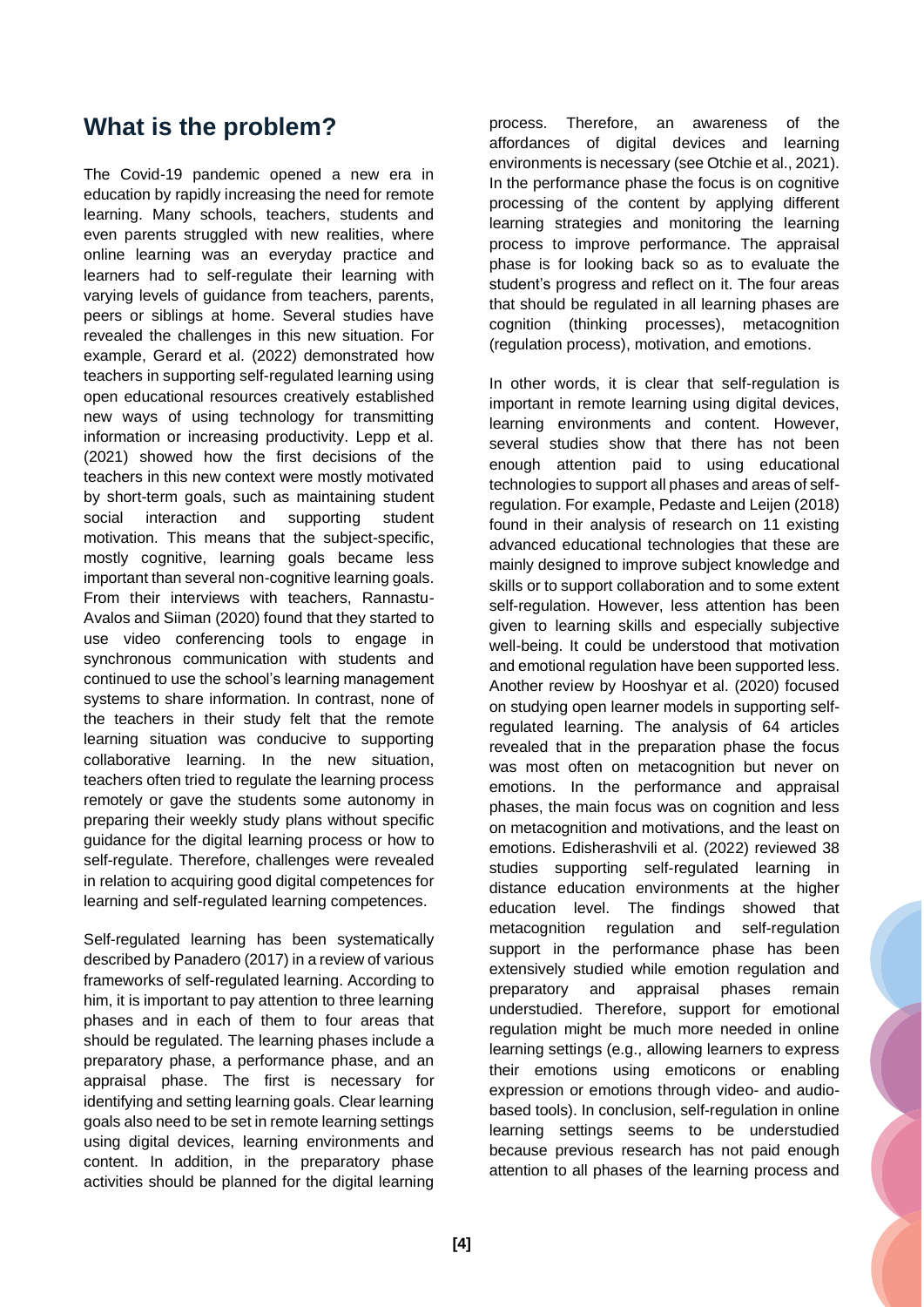areas that need to be supported. Therefore, the scientific knowledge gained from earlier studies seems to be insufficient for transferring the knowledge to remote learning settings.

Consequently, it is evident that for remote learning in the context of Covid-19, the need for digital competences for learning and self-regulation skills increased, but in addition, we also need to pay attention to other expected learning outcomes. This means that digital competence and self-regulation are needed to achieve a range of other cognitive and non-cognitive learning outcomes (e.g., science competence, maths competence, communication competence, skills for using digital devices, environments and content for learning, attitudes towards learning with technologies). Therefore, the first challenge is to better understand digital competence for learning, the second challenge is to support student self-regulated learning, and the third challenge is to identify how digital competence and self-regulation could help to better achieve various cognitive and non-cognitive learning outcomes.

digital competence has mostly been defined through the DigComp framework. DigComp 2.2 (see Vuorikari et al., 2022), the latest version of the framework, was launched in March 2022. According to the definition in this document, digital competence involves the confident, critical and responsible use of, and engagement with, digital technologies for learning, at work, and for participation in society. It means that the focus of this framework is broader than just the learning context. Similar to earlier versions, this framework specifies that digital competence entails more specific competences in five competence areas (see Figure 1).

It is possible to elaborate how all five competence areas specified in the DigComp framework could be implemented in the learning context. However, there are three issues with this model. First, according to our best knowledge there are no

<span id="page-5-0"></span>

| <b>Information and</b><br>data literacy   | 1.1. Browsing, searching and filtering data, information and digital<br>content<br>1.2. Evaluating data, information and digital content<br>1.3. Managing data, information and digital content                                                       |
|-------------------------------------------|-------------------------------------------------------------------------------------------------------------------------------------------------------------------------------------------------------------------------------------------------------|
| What is digital                           |                                                                                                                                                                                                                                                       |
| <b>Communication and</b><br>collaboration | 2.1. Interacting through digital technologies<br>2.2. Sharing information and content through digital technologies<br>2.3. Engaging in citizenship through digital technologies<br>2.4. Collaboration through digital technologies<br>2.5. Netiquette |
| competence?                               | 2.6. Managing digital identity                                                                                                                                                                                                                        |
| <b>Digital content</b><br>creation        | 3.1. Developing digital content<br>3.2. Integrating and re-elaborating digital content<br>3.3. Copyright and licences<br>3.4. Programming                                                                                                             |
| In.<br>the<br>European                    |                                                                                                                                                                                                                                                       |
| <b>Safety</b>                             | 4.1. Protecting devices<br>4.2. Protecting personal data and privacy<br>4.3. Protecting health and well-being<br>4.4. Protecting environment                                                                                                          |
| context,                                  |                                                                                                                                                                                                                                                       |
|                                           | 5.1. Solving technical problems<br>5.2. Identifying needs and technological responses<br>Problem solving<br>igure 1: The DigComp conceptual frame@reftivessesingndigitalitenhienlagie2022: 4)<br>5.4. Identifying digital competence gaps             |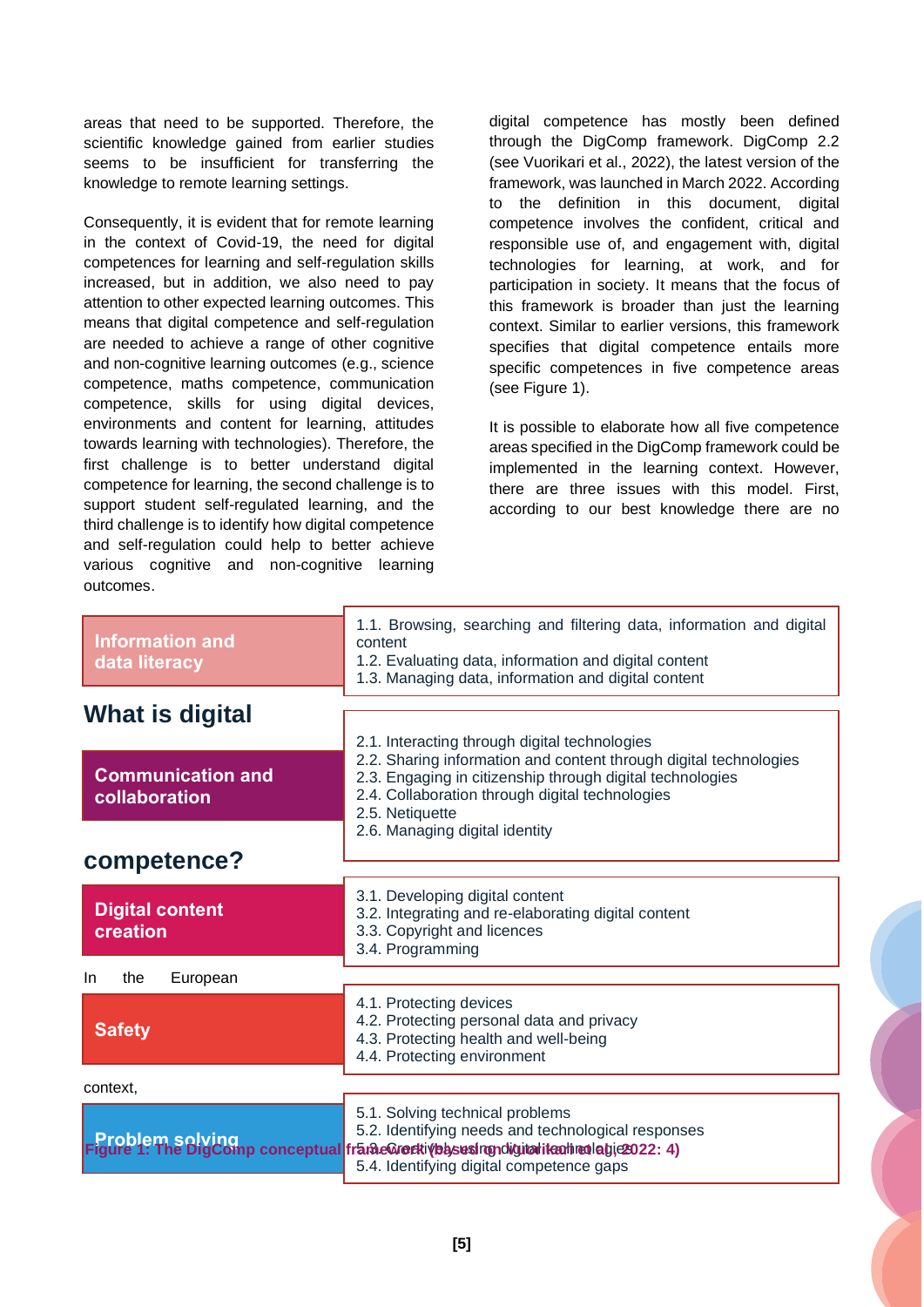studies showing that these competence areas could be distinguished in empirical studies.

The framework has been developed by experts and it is possible to explain how digital competence could be developed in these five areas or how one can assess his/her own competence systematically using the DigComp framework. In this way DigComp has been extensively used in many countries, including Estonia, where it is integrated into the national curriculum. Therefore, DigComp is suitable for describing digital competence, and setting goals for improving competence and selfassessment; however, there are missing assessment instruments that enable us to test digital competence so that these five areas could be distinguished. This might be seen as a limitation because research shows that self-evaluation and competence tests tend to correlate poorly. For example, Hofmann et al. (2005) found in their metaanalysis that the correlation between the Implicit Association Test and explicit self-report measures is only .24. Therefore, it might be questioned whether this framework reflects the competence areas that could be assessed and promoted in the learning context to support students in remote learning settings.

One more aspect of the DigComp framework is that it does not put much emphasis on attitudes for behaving according to the knowledge and skills one has. At the same time, attitudes are considered an integral part of a competence and attitudes often predict the development of knowledge and skills (in the case of positive attitudes the learner focuses more on improving knowledge and skills and the learning outcomes are better). The final limitation of the DigComp framework is that it is not contextualised. However, this is a key goal in remote learning settings.

The contextualisation of digital competence has been an important characteristic of several other frameworks. For example, Martin (2009) presented DigComp-specific competence areas as only the first level of digital literacy – a term that is used mostly as a synonym of digital competence. At the second and third level, Martin posits digital usage and digital transformation (see Figure 2). Digital usage refers to the skills, concepts, approaches and attitudes being applied in professional contexts. For learners it means that digital competence should be contextualised in the learning process.



#### **Figure 2: Levels of Digital literacy (based on Martin, 2009: 8)**

This is not the case under the DigComp framework. Martin (2009) adds that at the highest levels, digital competence should lead to creative innovation for digital transformation. In the learning context this entails finding creative ways to use technology. It is not only the teacher who should guide learners to use technology (often in a predefined way) but the students could develop new ways of benefitting from the use of digital technologies.

Synthesising the ideas introduced in the DigComp framework with the levels of digital literacy (Martin, 2009), we can see that in the context of learning, students need to know how their digital competence could be contextualised depending on the digital devices they are using, their digital learning environments, as well as the digital content provided for them in the learning situation at hand. However, in addition, teachers should give them enough space to regulate their own learning process. To some extent students should have the autonomy to choose the digital tools (i.e., devices, environments, content) they use for learning. This could be seen as a prerequisite for digital transformation – the process through which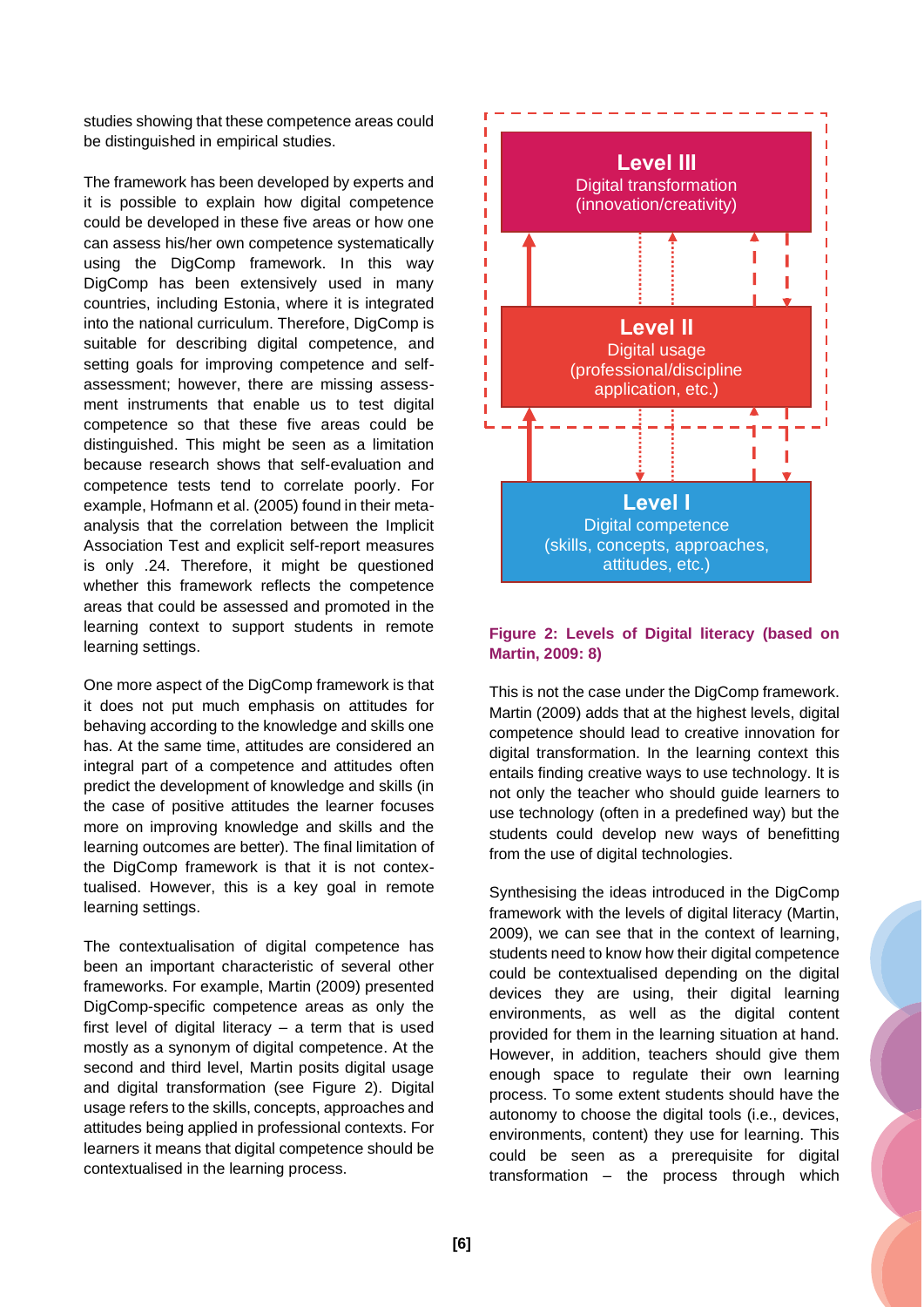students innovate the learning process by inventing new ways of learning. When the students reach the digital transformation level, they should be ready to use technology meaningfully and effectively in any new situation, such as, for example, in the remote learning settings they were suddenly faced with due to the Covid-19 pandemic. The students (and also teachers) who were capable of digital transformation smoothly found creative innovative solutions to achieve their learning goals in the changed situation.

Teachers also have a major role in supporting learners to be proactive agents in their own remote learning process supported by digital tools. First, as already mentioned, they need to leave students sufficient space for autonomy and self-regulation. Second, they could also support learners in adapting, modifying and redefining the learning process. In this context the SAMR model is relevant, specifying four different levels of technology use in the education context – substitution, augmentation, modification and redefinition (Hamilton et al., 2016; see Figure 3). In the case of substitution, digital tools are used to substitute the learning process with no functional change in the learning process. For example, a regular schoolbook is replaced by its electronic version that does not have additional functionalities. Augmentation means that there is some functional improvement; for example, the e-book has hyperlinks to quickly reach other content in the same e-book or even in other sources through the internet. Substitution and augmentation are formats of technology use where technology enhances the learning process but does not transform it significantly. Transformation happens through modification and redefinition in the context of the SAMR model. In the case of modification, the task will be redesigned; for example, collaborative writing is possible in a cloud-based document. Redefinition specifies technology use that opens new opportunities for activities that were not even possible without technology; for example, learners can visit blood vessels and learn about oxygen transport by travelling on a blood cell in a virtual world using a head mounted device. In conclusion, digital competence in the context of learning is not limited to the skilful use of various digital technologies but also entails the ability to contextualise technology use and support the transformation of the learning process by aptly integrating the potential of digital technologies.



learning materials; does not provide functional improvement

**Figure 3: Puentedura's (2006) Substitution, Augmentation, Modification, and Redefinition (SAMR) model (based on www.hippasus.com/ rrpweblog/)**

In addition, digital competence includes a behavioural dimension; for example, expressing positive attitudes and employing technology meaningfully.

# <span id="page-7-0"></span>**What are the educational challenges?**

In the context of the Estonian DigiEfekt project, a new instrument was developed that allows reconceptualising digital competence through ten dimensions (see also Pedaste et al., 2021 for an overview of the first phases of developing the instrument). In addition, classroom observations in the project have identified common practices in the use of technology in studying mathematics, science and mother tongue in primary and lower secondary schools. The next challenge is to find how different approaches to applying digital devices, environments and content in learning will have an effect on digital competence and several other cognitive and non-cognitive learning outcomes.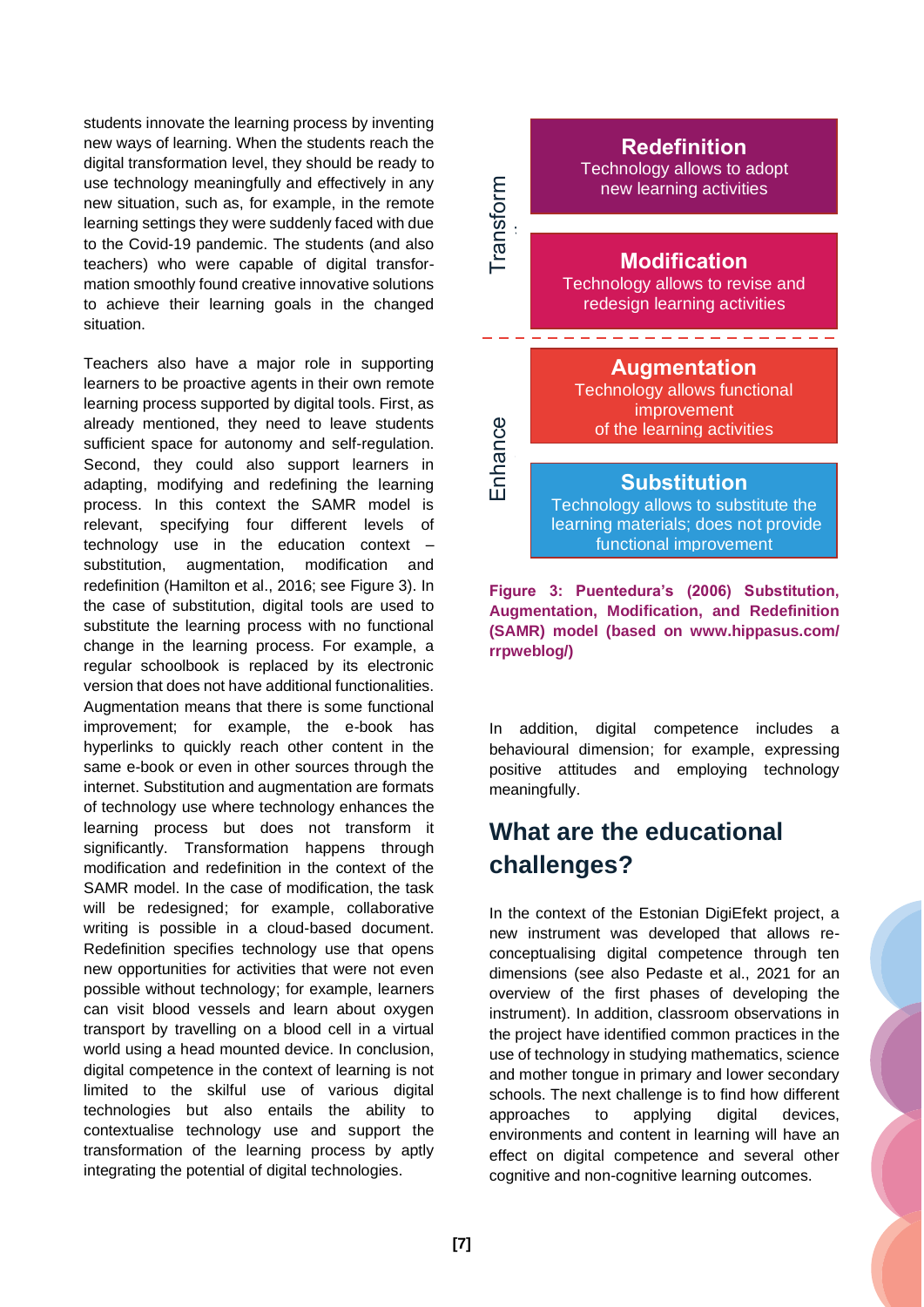

**Figure 4: Student scores on ten dimensions of digital competence based on average values with standard error (%)**

*Note: Explanation of the abbreviations as in Figure 4. CREAT – creating digital materials, PROG – programming digital content, OPER – performing operations with digital tools, COMM – communicating in the digital world, RULE – following the rules in the digital world, PROT – protecting oneself and others in the digital world, AT\_BATT – behavioural attitudes, AT\_SA – social aspects, AT\_PC – perceived control, AT\_BINT – behavioural intention.*

Preliminary findings of the DigiEfekt project in assessing the digital competence of 426 students can be seen in Figure 4. It appears that students have rather good digital competences for communication and collaboration, digital content creation (although it is not so easy to assess how good a webpage or video is for learning) and for protecting themselves and others in the digital world, while not performing so well in programming or in various technical operations in digital learning environments. In addition, it appeared that they often do not know how to follow different rules correctly in the digital learning context (e.g., licencing and authoring of content, age-dependent access to learning environments). It was also found that their attitudes are often not in favour of using digital solutions for learning (e.g., video vs face-toface lessons, e-worksheet vs paper-worksheet, discussion in digital environment vs an oral discussion in the classroom), although they do not have much anxiety in using digital devices, learning environments and content. It seems that the students do not feel that teachers expect them to use digital technologies in the learning process. In conclusion, it seems that students' digital competences might vary remarkably on these

different dimensions. Therefore, systematic assessment of digital competences for learning is needed to support more accurate planning of actions to improve competence levels.

Classroom observations showed that technology was used in one way or another in 82% of the 167 lessons observed so far in the DigiEfekt project. In these lessons, 269 activities were identified where digital technology was used. However, when used, it mainly happened in the form of substitution (61.1% of activities) or augmentation (33.5% of activities), but the technology was rarely used in a way that could be associated with the modification (2.2%) of learning activities or in a way that enables teachers to redefine the learning activities according to the affordances of digital technologies (3.3%); in other words, provide hybrid learning. This is well in line with the findings from one of our earlier studies that showed that Estonian student teachers and teachers felt they had good competences to use ICTs for supporting teaching and learning, but they had much poorer awareness of the purposes of ICT in planning teaching and learning (see Leijen et al., 2021). In 58.6% of cases, the technology is only used by teachers.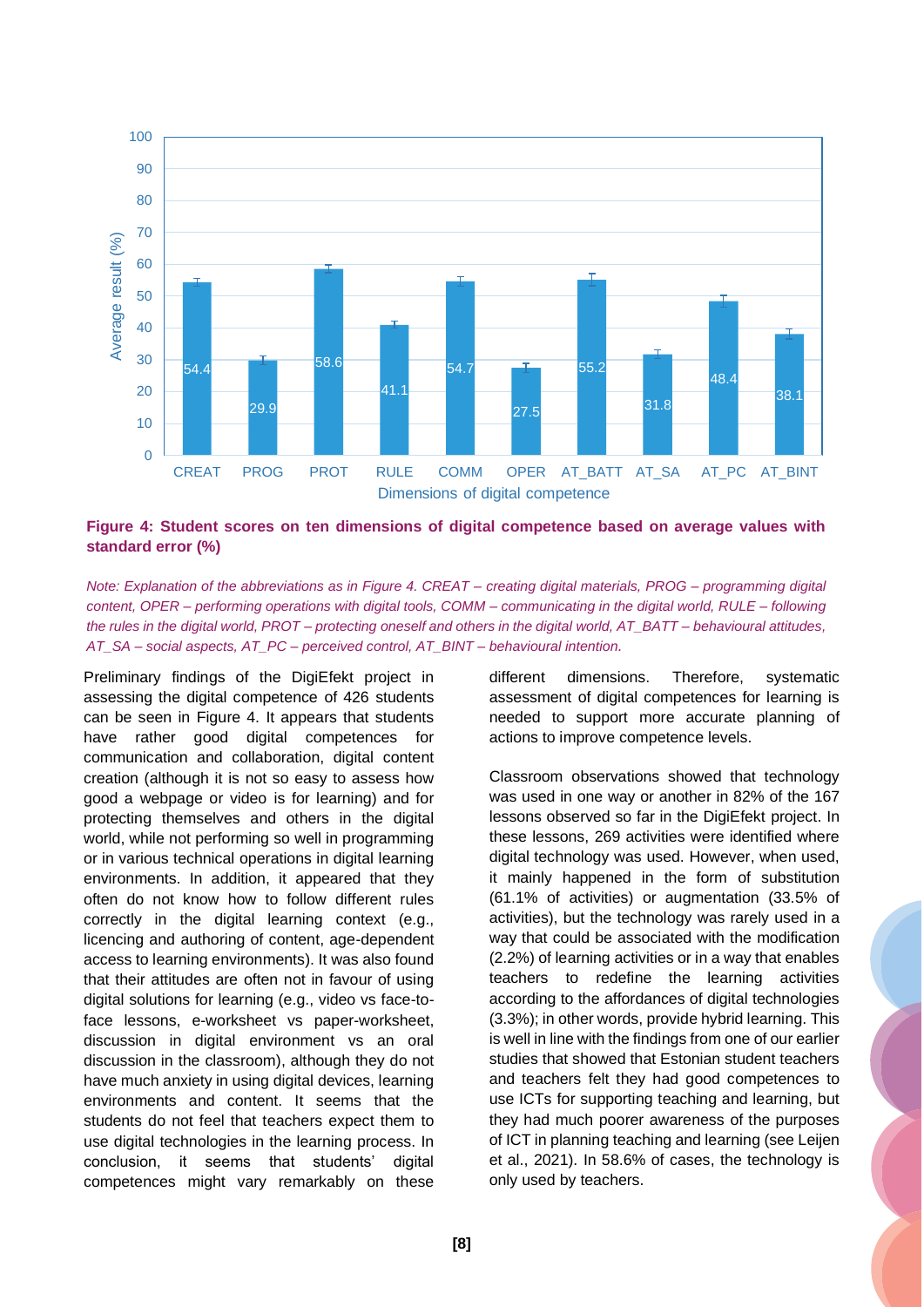

## <span id="page-9-0"></span>**Stakeholders' role in digital**

**Figure 5: Technology-enhanced learning activities in Estonian mathematics, science and mother tongue classrooms in the 3rd, 6th and 9th grades according to the dimensions of the SAMR framework (%)**

Some differences might be seen across grades – the older the students, the more activities are at the modification level (see Figure 5).

In conclusion, these are the following challenges in classrooms to applying the affordances of digital technologies meaningfully:

- More focus is needed on developing learners' programming skills, operational skills and knowledge about the rules in the digital world.
- Teachers need to guide students towards more meaningful uses of digital technologies by expressing their own interest in the purposeful and diverse implementation of the different affordances of technology; for example, to support the modification and redefinition of learning activities.
- Digital competences for learning should be systematically tested in order to make focused recommendations for improvement at the level of the class and the individual student.

## **learning**

- Researchers need to continue the development of evaluation instruments for assessing digital competences in both students and teachers, including attitudes, in order to provide feedback and recommendations from students and teachers for further improvement of digital competences.
- Teachers need to diversify their use of digital technologies to learn to better open up the potential of technology, especially through thinking about how to modify and redefine learning activities to better support achieving the set learning goals.
- Teachers need to guide learners towards meaningful self-regulated learning by offering sufficient autonomy and tasks that could be completed in a self-regulated learning process with sufficient support and scaffolding. In this context, the teachers need to pay attention to and reflect on four areas of regulation: cognitive, metacognitive, motivational, and emotional.
- Teachers need to systematically assess their digital competence and that of their students to make informed decisions when it comes to focusing on one or another dimension of digital competence.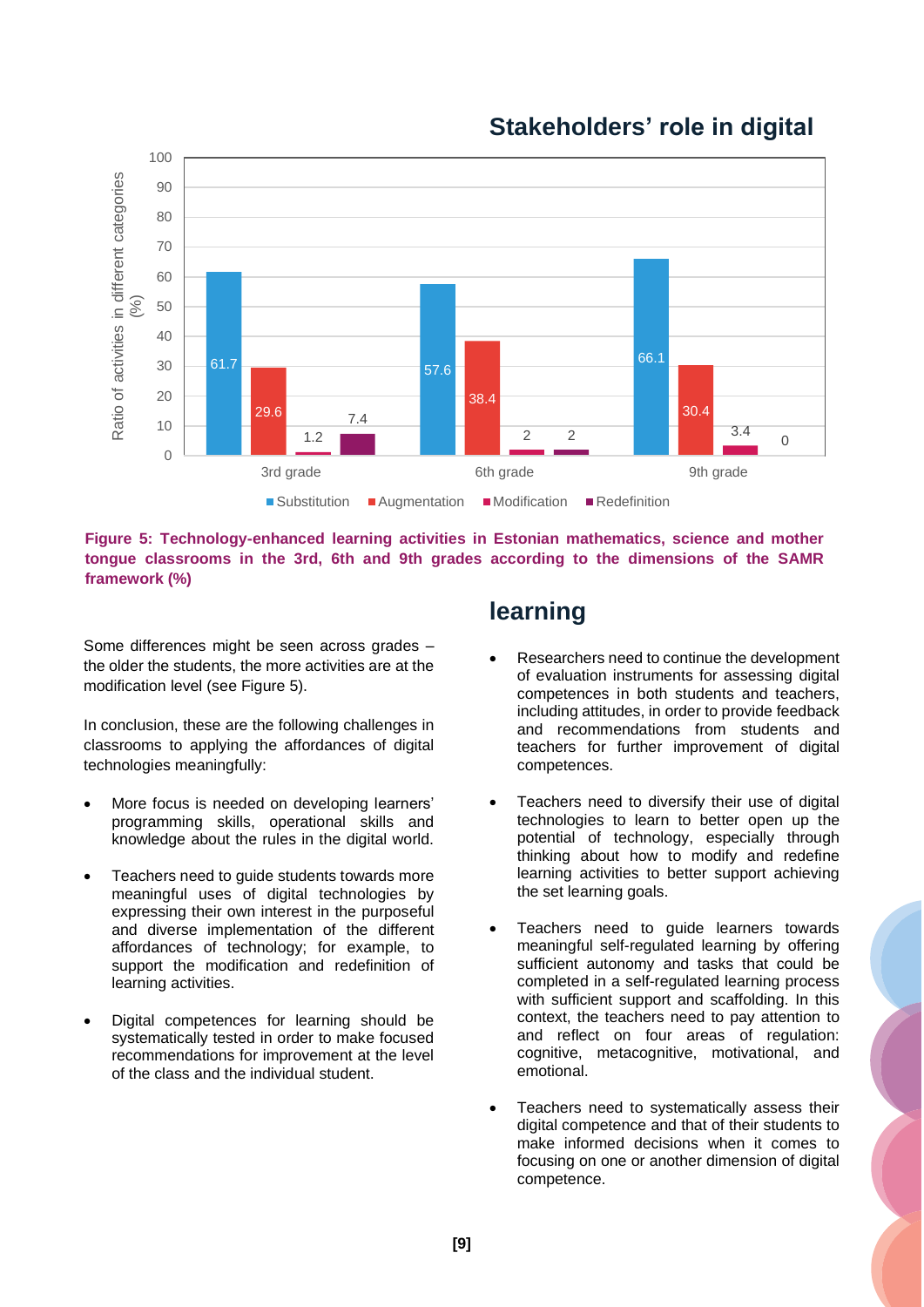## <span id="page-10-0"></span>**Conclusion**

The Covid-19 pandemic initiated a major change in education by increasing the need for remote learning. Given this new context, it became evident that existing conceptualisations about digital competence might be insufficient for describing student needs in improving their digital competence for learning. Even the DigComp framework might need to be re-conceptualised in the context of the remote learning process.

We developed a new framework for describing digital competence for learning through ten dimensions that could be differentiated empirically. The analysis of the initial results from the Estonian DigiEfekt project showed that in some dimensions student digital competence is rather good, while much improvement is needed in programming, performing technical operations, and in following the rules in the digital world.

Finally, teachers could benefit more from modifying (using functions that are not possible without technologies) and redefining (planning activities that are not possible without technology) learning process to expand the potential of digital technologies in the context of learning. Therefore, there is also a need for a more varied use of technologies in everyday teaching and learning practice to support achieving different learning goals. In this re-conceptualised learning process, teachers have to leave sufficient autonomy for the learners while at the same time also providing sufficient support and scaffolding so that they can learn how to self-regulate their learning process in cognitive, metacognitive, motivational and emotional areas in all phases of learning – preparatory, performance, and appraisal.

Researchers need to collaborate with teachers to support the optimal use of the affordances of digital technologies in teaching and learning processes. In summary, collaboration between teachers, students and researchers is the key to opening up the potential of digital learning in achieving both cognitive and non-cognitive learning outcomes.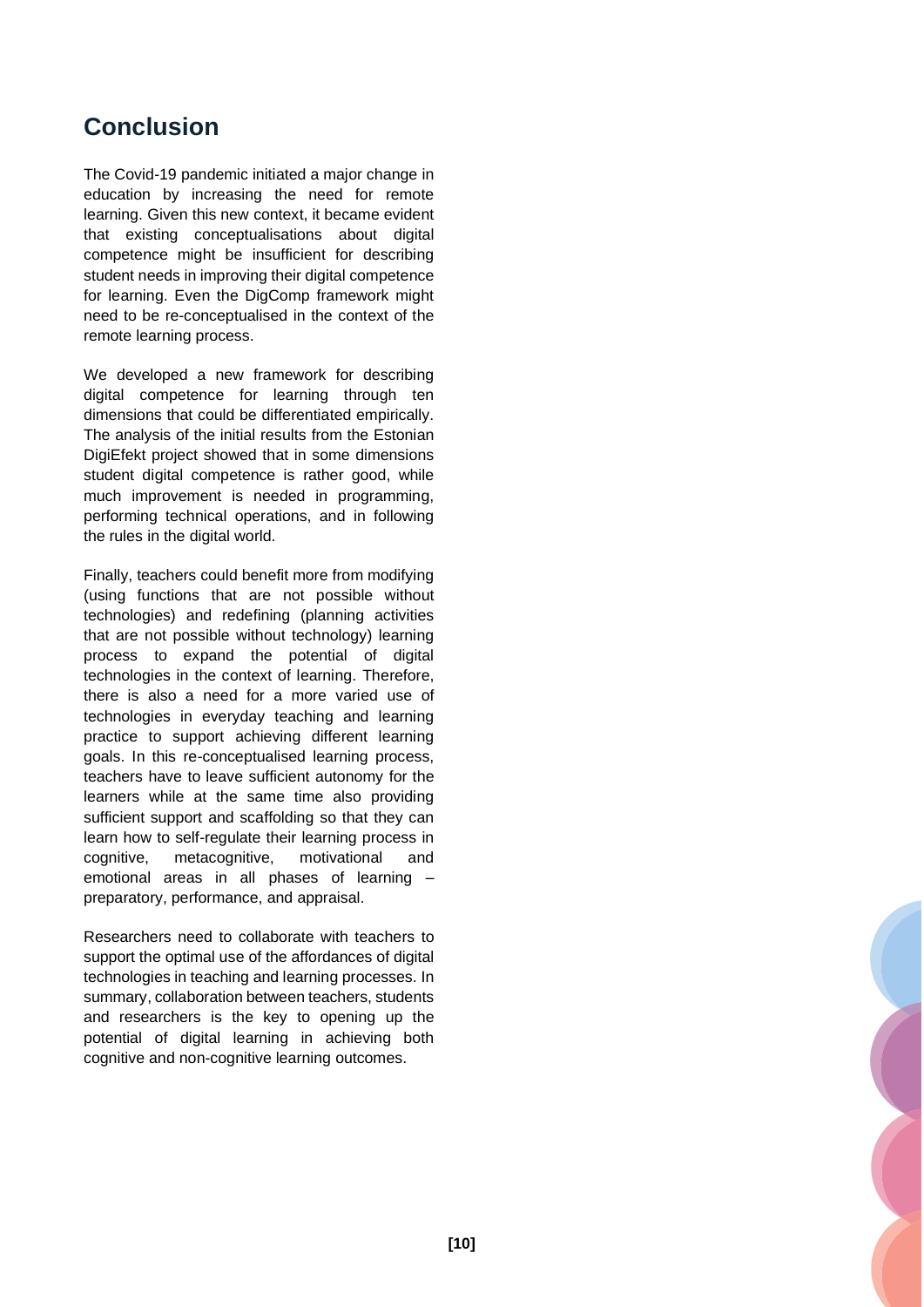## <span id="page-11-0"></span>**References**

Edisherashvili, N., Saks, K., Pedaste, M., & Leijen, Ä. (2022). Supporting self-regulated learning in distance learning contexts at higher education level: Systematic literature review. *Frontiers in Psychology*, 12: 792422. <https://doi.org/10.3389/fpsyg.2021.792422>

Gerard, L., Wiley, K., Debarger, A. H., Bichler, S., Bradford, A., & Linn, M. C. (2022). Self-directed science learning during COVID-19 and beyond. *Journal of Science Education and Technology*, *31*(2): 258−271. https://doi.org/10.1007/s10956- 021-09953-w

Hamilton, E. R., Rosenberg, J. M., & Akcaoglu, M. (2016). The substitution augmentation modification redefinition (SAMR) model: A critical review and suggestions for its use. *TechTrends*, *60*(5): 433−441.

Hofmann, W., Gawronski, B., Gschwendner, T., Le, H., & Schmitt, M. (2005). A meta-analysis on the correlation between the Implicit Association Test and explicit self-report measures. *Personality and Social Psychology Bulletin*, *31*(10): 1369–1385.

Hooshyar, D., Pedaste, M., Saks, K., Leijen, Ä., Bardone, E., & Wang, M. (2020). Open learner models in supporting self-regulated learning in higher education: A systematic literature review. *Computers & Education*, *154*, 103878. <https://doi.org/10.1016/j.compedu.2020.103878>

Leijen, Ä., Pedaste, M., & Baucal, A. (2021). Assessing student teachers' agency and using it for predicting commitment to teaching. *European Journal of Teacher Education*, 1−17. <https://doi.org/10.1080/02619768.2021.1889507>

Lepp, L., Aaviku, T., Leijen, Ä., Pedaste, M., & Saks, K. (2021). Teaching during COVID-19: The decisions made in teaching. *Education Sciences*, *11*(2): 47. <https://doi.org/10.3390/educsci11020047>

Martin, A. (2009). Digital literacy for the third age: Sustaining identity in an uncertain world. *eLearning Papers*, *12*, 1–15.

Otchie, W. O., Pedaste, M., Bardone, E., & Chounta, I. A. (2021). Contextualizing social media ecology and its pedagogical affordances: The perspective of high school teachers. *Electronic Journal of e-Learning*, *19*(6): 471−489. <https://doi.org/10.34190/ejel.19.6.2486>

Panadero, E. (2017). A review of self-regulated learning: Six models and four directions for research. *Frontiers in Psychology*, *8*: 422. <https://doi.org/10.3389/fpsyg.2017.00422>

Pedaste, M., Kalmus, V., & Vainonen, K. (2021). Dimensions of digital competence and its assessment in basic school. *Eesti Haridusteaduste Ajakiri* = *Estonian Journal of Education*, *9*(2): 212– 243. <https://doi.org/10.12697/eha.2021.9.2.09>

Pedaste, M., & Leijen, Ä. (2018). How can advanced technologies support the contemporary learning approach? In *2018 IEEE 18th International Conference on Advanced Learning Technologies (ICALT)* (pp. 21–23). IEEE.

Puentedura, R. R. (2006). Transformation, technology, and education [Blog]. <http://hippasus.com/resources/tte/>

Rannastu-Avalos, M., & Siiman, L. A. (2020). Challenges for distance learning and online collaboration in the time of COVID-19: Interviews with science teachers. In Nolte, A., Alvarez, C., Hishiyama, R., Chounta, IA., Rodriguez-Triana, M., & Inoue, T. (Eds.), *Collaboration Technologies and Social Computing.* CollabTech 2020. Lecture Notes in Computer Science, 12324 (pp. 128−142). Springer, Cham. [https://doi.org/10.1007/978-3-030-](https://doi.org/10.1007/978-3-030-58157-2_9) [58157-2\\_9](https://doi.org/10.1007/978-3-030-58157-2_9)

Vuorikari, R., Kluzer, S., & Punie, Y. (2022). *DigComp 2.2: The digital competencefFramework for citizens*, EUR 31006 EN, Publications Office of the European Union, Luxembourg, ISBN 978-92- 76-48882-8. <https://doi.org/10.2760/115376>